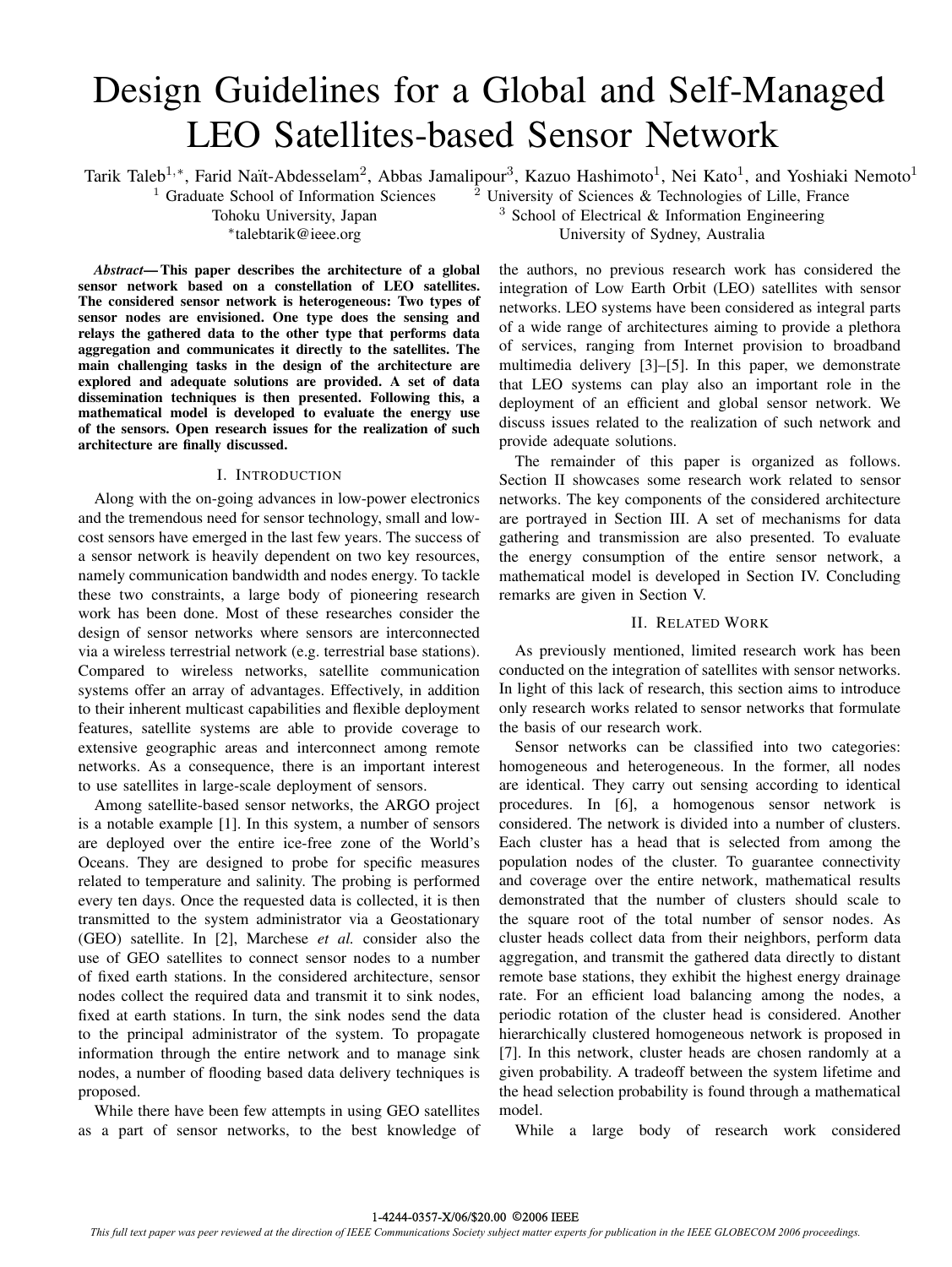homogeneous sensor networks where all the nodes share the same hardware complexity, research directions have been turned towards heterogeneous networks where different types of nodes are utilized; few with high hardware complexity and the majority with less complexity [8], [9]. Low-cost nodes are assumed to merely get data and transmit it to appropriate "complex" sensor nodes. The latter have the highest energy burden as they perform data aggregation and long-range transmissions to distant remote stations. Significant disproportion in the energy drainage over the entire network may thus happen. This yields loss of connectivity and coverage. For a successful design of a heterogeneous network, the system engineer should ensure that all nodes run out of energy at almost the same time. In [9], Mhatre *et al.* developed a mathematical model that minimizes the overall cost of a sensor network, guarantees connectivity and coverage of the sensed field during the lifetime of the network, and ensures a sharp and nearly simultaneous cutoff in the battery of almost all nodes.

In the proposed architecture, we also consider a heterogeneous sensor network. To ensure connectivity and a sharp cutoff effect, we adopt the mathematical model developed in [9]. Unlike most research works, clustering of nodes is dynamic in our approach and is dictated to sensor nodes directly from the satellites. Low-cost nodes join clusters based on prior knowledge on their distance to cluster heads. This information is usually not available in traditional sensor networks, unless a storm of query packets is flooded over the entire network. By knowing distance to their cluster head, nodes can adjust their transmission power, hence an efficient use of nodes energy. Furthermore, unlike most research works where all cluster heads communicate their data to distant base stations, in the proposed approach only one cluster head performs this operation on behalf of the other cluster heads. This significantly minimizes the overall use of nodes energy.

## III. LEO SATELLITES-BASED SENSOR NETWORK

## *A. Key Elements of the Network Architecture*

The envisioned deployment architecture consists of the coverage area of a satellite constellation made of M LEO satellites. The satellites are set in an orbit distant from the earth surface by an altitude  $H$ . A number of sensor nodes are dispersed over the entire network area. Two types of sensor nodes are considered. Ordinary Nodes (ON) are low power, relatively inexpensive, and small-sized sensors. The other type of nodes has complex software and higher hardware. Such nodes are assumed to have enough power to communicate directly with satellites. They act as sink nodes within the network. Indeed, nodes organize themselves into local clusters. Nodes with higher complexity act as heads of each formed cluster. These nodes are dubbed Cluster Heads (CH) throughout this paper.

Ordinary nodes gather the necessary data from the studied field and transmit data directly to their corresponding cluster head. A set of mechanisms will be introduced later in this section on how the clustering procedure is performed. CH nodes aggregate data from ordinary nodes according to specific signal processing functions and communicate them directly to the system administrator (located in the ground) via the satellites. For communication among sensor nodes, two modes can be envisioned: single hop and multi-hop. In the former, a direct communication path is established between two sensor nodes. In this mode, nodes located far away from sink nodes have high-energy burden due to long communication range. A possible solution to this issue is to form clusters of small size. In the multi-hop, as its name infers, communication goes through a number of nodes. One drawback of this mode is that nodes closer to sink nodes have to deal with an excessive number of relaying packets, a fact that may put their connectivity in danger. As analytical comparison between the two modes is outside the scope of our study, interested readers are referred to [10]. To investigate which mode is better suited for heterogeneous or homogeneous networks, [11] may be also a good reference. For the sake of analysis simplicity, we adopt the single-hop mode in our developed mathematical model.

### *B. Problem Formulation*

To deploy the above-mentioned sensor network, a number of issues should be addressed. First, given the heterogeneity of the designed system, ordinary nodes should be able to select the most optimum CH node to communicate their data to. In other words, in the presence of multiple CH nodes over a given geographical area, clustering of sensor nodes should be made in the most adequate way to guarantee an efficient use of the network energy. Second, in light of the frequent occurrences of handovers in LEO satellite networks, such phenomenon should be taken into account in the design of the communication protocols so as that the least effect of handovers on the overall system performance can be guaranteed. Third, as CH nodes are assumed to communicate the aggregated data to satellites, a fact that intrigues a high use of energy given the altitude of satellites, it would be more beneficial if a single CH node handles such operation on behalf of the others. An efficient election of such node is thus required. Additionally, as some areas on the Earth surface can be covered by more than one satellite in LEO constellations, issues related to this coverage diversity should be also addressed during the election of the node to communicate data to satellites. In the remainder of this section, we attempt to find solutions to the above raised issues.

## *C. Communication Techniques*

During the set-up phase of the sensor network, nodes should be deployed over the coverage space of the constellation in a manner that guarantees efficient wide-area connectivity during the entire lifetime of the network. To achieve this objective, the number of CH nodes  $(N_1)$  should ideally scale to the square root of the total number of nodes  $(N)$ , as demonstrated in [9]. During the deployment phase, the system designer should also take into account the predefined specifications (e.g. geological structure) and requirements (e.g. sensing accuracy, latency) of each region to be sensed. Additionally, to ensure that all nodes

#### 1-4244-0357-X/06/\$20.00 2006 IEEE ©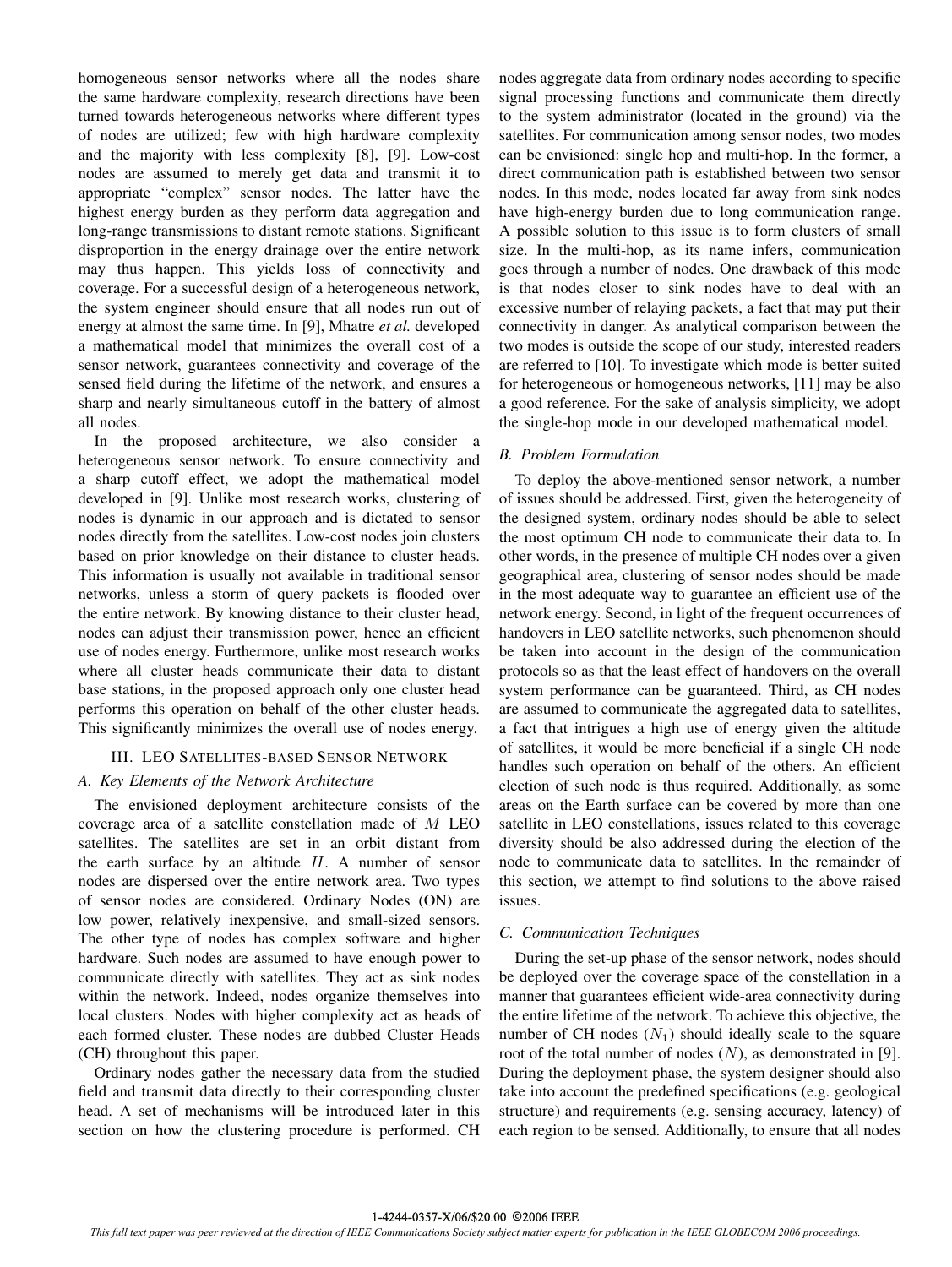

Fig. 1. Major steps in data gathering cycle.

Node

| ID                                               | Location | Geographical   Battery Level   Chief Election | History | Flag | Option |  |  |
|--------------------------------------------------|----------|-----------------------------------------------|---------|------|--------|--|--|
| Format of a Self-Notification packet.<br>Fig. 2. |          |                                               |         |      |        |  |  |

start up functioning at the same time, the system administrator can request all satellites to broadcast synchronization pulses to all nodes at the set-up phase of the system.

The operation of the system is divided into a number of data gathering cycles. The lifetime of the system is intuitively defined as the total number of these rounds until a sharp cutoff occurs in the activity of the nodes. Fig. 1 depicts the major steps in each data gathering cycle. Each round is conducted as follows:

- *•* Step 1: At the beginning of each cycle, satellites broadcast a Head Query (HQ) packet to CH nodes within their coverage areas. As the name infers, this packet aims to seek available CH nodes within the coverage area of each satellite.
- *•* Step 2: In response to Head Query packets, CH nodes transmit a Self-Notification (SN) packet to the asking satellites. Fig. 2 shows a typical format of a Self-Notification packet. The packet consists of six fields. In addition to the identifier (ID) of the node, it contains information on the node's geographical location and its current energy level. The Chief Election History field indicates the last time the node was elected as a Coverage Area Chief (CAC – to be explained in the next step). The node sets the flag field to one if it resides in the overlapping area of the coverage areas of different satellites. The option field is for additional use.
- Step 3: At this step, using metrics available at SN packets, satellites choose representatives for their coverage areas, dubbed as Coverage Area Chiefs (CACs) throughout this paper. CACs are assumed to gather data from ordinary nodes that are under their commands and also from heads of clusters that are within their coverage areas. Selection of coverage area chiefs can be based on different attributes. First, not to give too much burden to CH nodes and to avoid handover related issues,

heads that are within the overlapping area of multiple coverage areas are exempted from the CAC job. If at a given satellite coverage area, all heads reside in the overlapping area with other coverage areas, a scenario that is unlikely to happen provided an intelligent initial distribution of the CH nodes, the satellite should then consider electing such heads (with flag set to one) for the CAC duty. Second, as the energy consumption is proportional to distance, satellites should select heads that are geometrically closest to them. This can be achieved by referring to the information on the geographical location of the heads available at the SN packets. Intuitively, this operation would minimize the energy drainage of the chosen CAC nodes. Furthermore, to guarantee a fair rotation of the CAC job among heads and to accordingly avoid draining the battery of some at the price of saving the battery of others, satellites should refer to the Chief Election History and the energy level of the nodes. Intuitively, nodes that are named as chiefs less frequently and have more energy should be selected as CAC. Given the fact that several metrics are involved in the election of a CAC, satellites can adopt a Multi-Attribute Decision Making (MADM) approach to select the most optimum head to represent their coverage areas [12].

- *•* Step 4: Having decided a representative for each satellite coverage area, satellites broadcast two types of advertisement packets: CAC Advertisement packet and Heads Advertisement packet. The former is destined for CH nodes. It informs them of the current CAC. In contrast, Heads Advertisement packets are sent to ordinary nodes informing them of a list of available heads within the satellite coverage area and their geographical locations.
- Step 5: At this stage, ordinary nodes perform clustering using geographical information available at Heads Advertisement packets. Once again, to guarantee minimum communication energy, ordinary nodes select heads that are closest to them. For nodes that are in the overlapping area of multiple connections and that may be interested in communicating with heads residing in other coverage areas than their corresponding one, satellites should add information on heads that are available at the coverage areas of their neighboring satellites in the Heads Advertisement packets. This operation would slightly increase the length of the Heads Advertisement packets. By knowing distance to their selected heads, ordinary nodes can use their power control to adjust the transmission power. This will significantly help to avoid energy dissipation, mainly in case of a single-hop mode. Concerning load balancing, admittedly some heads may have to deal with relatively large number of ordinary nodes while others deal with few of them. This will yield to uneven and non-uniform energy drainage among CH nodes. However, this will ultimately be reflected in the energy level of the head. Affected CH nodes will be accordingly exempted from the CAC job for a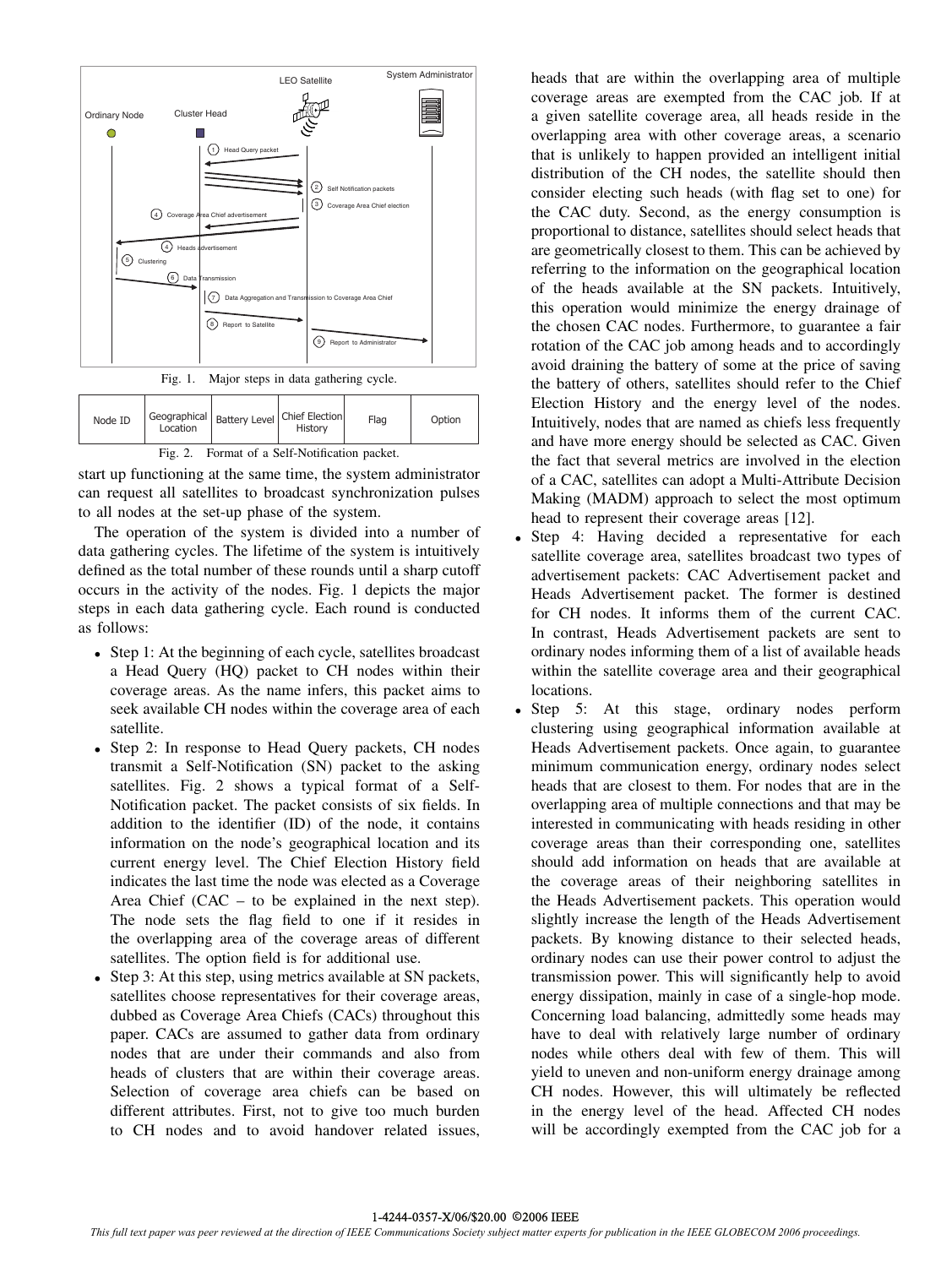number of rounds. Recall that significantly higher energy is required to transmit data to a far point (e.g. satellite) than receiving data from a nearby node. Consequently, being exempted from the CAC job may be sometimes worthier than receiving a bunch of packets from a number of neighboring nodes. Furthermore, it should be emphasized that while it is possible for nodes, within a given coverage area, to communicate their data directly to the designated CAC, this incurs further overhead in terms of the hardware complexity that should be adhered to ordinary nodes. In this context, clustering is efficient in improving power control, system capacity, and resource utilization.

- Step 6: Once the sensing data is collected and the nodes determine their cluster heads, they transmit this data to the selected head. For this purpose, different routing protocols can be considered [13]. The nodes can use also a wide library of MAC protocols for data transmission, such as TDMA, FDMA, and CSMA [14].
- *•* Step 7: At this stage, cluster heads, including CAC, enter the steady state phase where they carry out data aggregation. They then transmit the aggregated data to the Coverage Area Chief; obviously apart of the latter that performs data aggregation and has to wait for a while till it receives data from all other cluster heads within its coverage area. Knowing the geographical location of each cluster head, information that is available at the CAC Advertisement packet, the CAC can set up a wait timeout as an estimate of the time required for heads to collect data from nodes under their command, carry out data aggregation, and transmit data to the CAC.
- *•* Step 8: Once the CAC receives data from all heads or the timeout expires, the CAC performs again data aggregation to further enhance the quality of the signal by reducing the uncorrelated noise among signals and proceeds with transmitting all data in the format of a Report packet to the corresponding satellite.
- *•* Step 9: As the satellite receives the Report packet, it transmits it to the system administrator. The administrator carries out analysis to determine characteristics of the environment or to detect an event according to the system requirements and goals.

## IV. ENERGY EFFICIENCY

In this section, we develop a simple mathematical model to determine the required battery energy of nodes during each round of the data gathering procedure. The used notations are listed in Table I. In the remainder of this paper, we use  $(i =$ 0) and  $(i = 1)$  to index ordinary nodes and cluster heads, respectively.

First, the surface of the coverage area of a single satellite can be computed as follows.

$$
S_{CA} = \pi \left(\frac{H}{\tan(\alpha)}\right)^2 \tag{1}
$$

TABLE I USED NOTATIONS.

| Parameters                              | Notation                 |  |  |  |
|-----------------------------------------|--------------------------|--|--|--|
| Number of satellites in constellation   | M                        |  |  |  |
| Satellite Altitude                      |                          |  |  |  |
| Minimum Elevation Angle                 | $\alpha$                 |  |  |  |
| Total number of sensor nodes            | $N(N_i$ nodes of type i) |  |  |  |
| Type $i$ node distribution              | $\rho_i(x,y)$            |  |  |  |
| Initial battery energy of type $i$ node |                          |  |  |  |
|                                         |                          |  |  |  |

Assuming that type  $i$  nodes are distributed over the entire network with a node distribution  $\rho_i(x, y)$ , the total number of type  $i$  nodes in the coverage area of a single satellite can be expressed as follows.

$$
N_i^{CA} = \int \int \rho_i(x, y) dx dy
$$
  
= 
$$
\int_{\theta=0}^{2\pi} \int_{r=0}^{\frac{H}{\tan(\alpha)}} \rho_i(r, \theta) dr d\theta
$$
 (2)

To compute the energy, we use the energy model as in [6]. To transmit a packet of length  $l$  (in bits) over a distance  $d$ ,  $E_t(l, d)$  energy is required.

$$
E_t(l,d) = l \cdot E + \mu \cdot d^2 \tag{3}
$$

And to receive a similar packet, the required energy  $E_r(l)$  is

$$
E_r(l) = l \cdot E \tag{4}
$$

where the electronic energy  $E$  and the amplifier energy  $\mu$ are two constants that depend on the hardware of the nodes. It should be noted that given the wide coverage area of the satellite, and thus, the expected long distance among the nodes, the multi-path fading channels are not considered in the energy model [15].

To compute the energy dissipated in a single coverage area during one round, we denote the length of signaling packets as shown in Table II. TABLE II

| LENGTH OF EACH PACKET TYPE. |             |  |  |  |
|-----------------------------|-------------|--|--|--|
| Packet type                 | Length      |  |  |  |
| Head Query                  | lο          |  |  |  |
| Self-Notification           | $l_{SN}$    |  |  |  |
| CAC Advertisement           | $l_{CAC}$   |  |  |  |
| <b>Heads Advertisement</b>  | $l_{HA}$    |  |  |  |
| Report to Heads             | $l_{R2H}$   |  |  |  |
| Report to CAC               | $l_{R2CAC}$ |  |  |  |
| Report to Satellite         | $l_{R2Sat}$ |  |  |  |

As far as CH nodes are concerned, each of them receives a Head Query packet, sends a Self-Notification packet, and receives a CAC advertisement packet. They all receive  $N_0^{CA}$ Report packets from all ordinary nodes. At this stage the total used energy is

$$
E_{1.1} = \left[ N_1^{CA} (l_Q + l_{SN} + l_{CAC}) + N_0^{CA} l_{R2H} \right] \cdot E + N_1^{CA} \mu d_{Sat2H}^2 \tag{5}
$$

where  $d_{Sat2H}$  denotes the distance of the satellite to the CH nodes. Using the distribution function of the CH nodes and the Pythagoras' theorem, the expected squared distance of the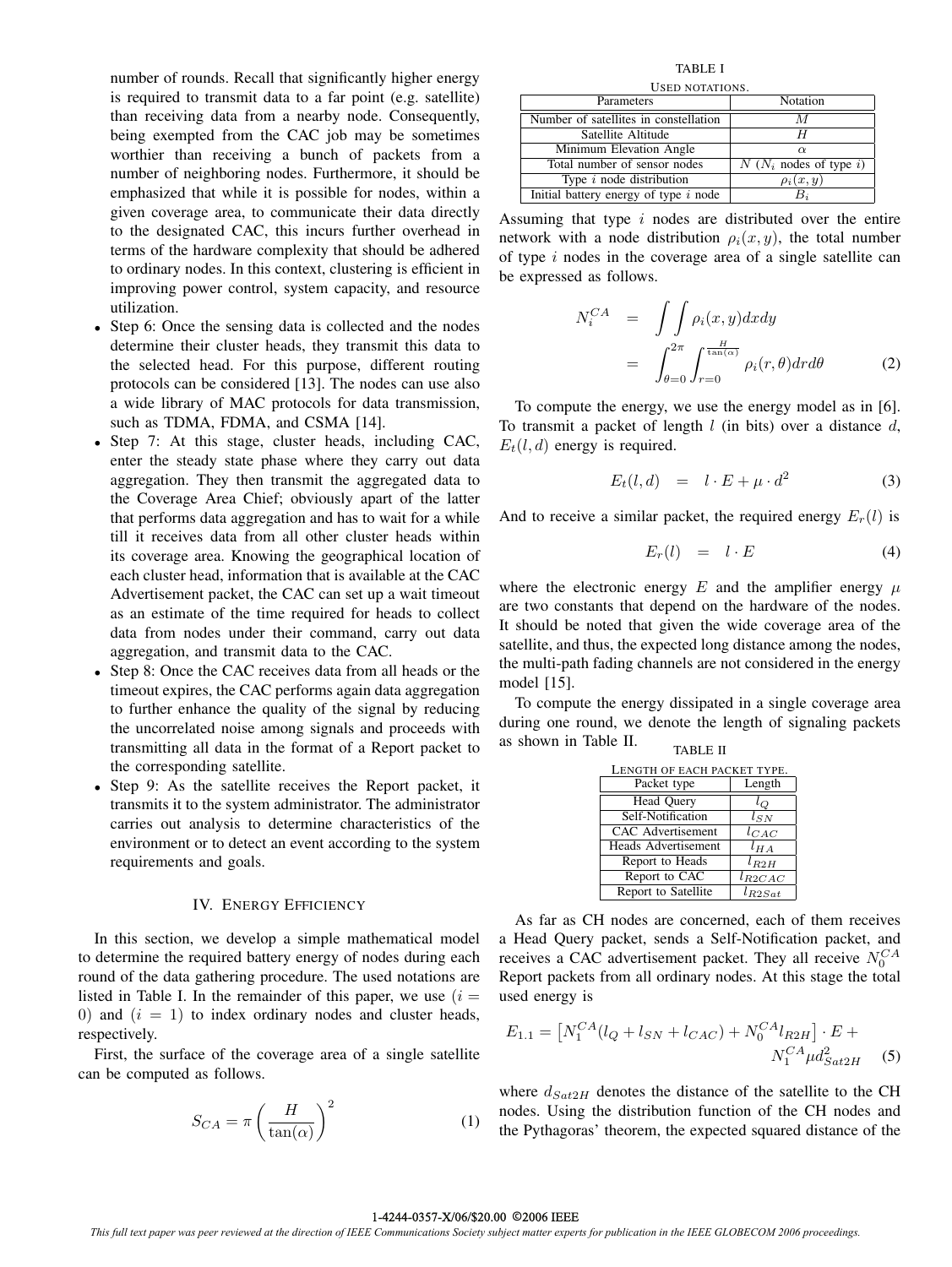satellite to a given CH node can be computed as

$$
d_{Sat2H}^2 = H^2 + \int \int (x^2 + y^2) \rho_1(x, y) dx dy
$$
  
=  $H^2 + \int_{\theta=0}^{2\pi} \int_{r=0}^{\frac{H}{\tan(\alpha)}} r^3 \rho_1(r, \theta) dr d\theta$  (6)

In the next level,  $(N_1^{CA} - 1)$  CH nodes perform data<br>gregation and send their reports to the chosen CAC. The aggregation and send their reports to the chosen CAC. The used energy at this level can be expressed as follows

$$
E_{1.2} = (1 - p_{CAC})(N_1^{CA} - 1)[l_{R2CAC}E + \mu d_{H2CAC}^2 + E_{CH}^{aggr}] \tag{7}
$$

where  $(p_{CAC} = 1/N_1^{CA})$  denotes the probability of a cluster<br>head to be elected as CAC and  $E_{CH}^{aggr}$  refers to the average<br>energy required by cluster heads for data aggregation ding to energy required by cluster heads for data aggregation.  $d_{H2CAC}$ is the distance between a cluster head and the selected CAC. As all cluster heads are arbitrarily dispersed over the coverage area with a node distribution  $\rho_1(x, y)$ , the expected squared distance from a cluster head to the selected CAC can be formulated as

$$
d_{H2CAC}^2 = \int \int (x^2 + y^2) \rho_1(x, y) dx dy
$$

$$
= \int_{\theta=0}^{2\pi} \int_{r=0}^{\frac{H}{\tan(\alpha)}} r^3 \rho_1(r, \theta) dr d\theta \qquad (8)
$$

After receiving report packets from other cluster heads, the selected CAC carries out again data aggregation and reports the data to the satellite. The required energy is

$$
E_{1.3} = p_{CAC} \left[ ((N_1^{CA} - 1)l_{R2CAC} + l_{R2Sat})E + \mu d_{CAC2Sat}^2 + E_{CAC}^{aggr} \right]
$$
(9)

where  $E_{CAC}^{aggr}$  and  $d_{CAC2Sat}$  denote the energy required by<br>the CAC for data aggregation and its distance to the satellite the CAC for data aggregation and its distance to the satellite, respectively. Remarking that the expected squared distance of the CAC node to the satellite  $(d_{CAC2Sat}^2)$  is equal to the expected squared distance of the satellite to any CH node expected squared distance of the satellite to any CH node  $d_{Sat2H}^2$  (Equation 6),  $E_{1,3}$  can be easily derived. Adding the three energies, the total energy required by CH nodes during three energies, the total energy required by CH nodes during each round is

$$
E_1 = E_{1,1} + E_{1,2} + E_{1,3} \tag{10}
$$

Concerning ordinary sensor nodes, they receive Heads Advertisement packets from the satellite and have to report their data to their selected heads. For nodes residing in the overlapping area of multiple satellites, they may receive multiple Heads Advertisement packets. While this scenario may slightly affect the overall consumption of the nodes energy, we omit it from our mathematical analysis for the sake of analysis simplicity. The required energy by ordinary nodes can be thus expressed as follows

$$
E_0 = N_0^{CA} [(l_{HA} + l_{R2H})E + \int \int d_{N2H}^2 dx dy]
$$
 (11)

where  $d_{N2H}$  is the distance between an ordinary node and a cluster head.

To compute the squared distance from an ordinary node to a cluster head, we assume that cluster heads control areas of equal surfaces. The surface of these areas can be approximately expressed as follows

$$
S_{CH} = \frac{S_{CA}}{N_1^{CA}}
$$
 (12)

To further simply the equations, we assume that these areas are circles with radius

$$
R_{CH} = \sqrt{\frac{S_{CA}}{\pi N_1^{CA}}}
$$
 (13)

The required energy of ordinary sensor nodes can be then formulated as

$$
E_0 = N_0^{CA} [(l_{HA} + l_{R2H})E +
$$
  

$$
\int_0^{2\pi} \int_{r=0}^{R_{CH}} r^3 \rho_0(r,\theta) dr d\theta]
$$
 (14)

Using the above model, we can approximately compute the lifetime of the entire network. Indeed, knowing the initial energy of the nodes, the lifetime of the entire network, in terms of the number of rounds, can be expressed as

$$
Min\left(\frac{Avg}{CA}\left(\frac{N_1^{CA}B_1}{E_1}\right), \frac{Avg}{CA}\left(\frac{N_0^{CA}B_0}{E_0}\right)\right) \tag{15}
$$

Obviously, in order to guarantee a sharp cutoff over the entire network, and thus avoid the waste of nodes energy, the factor  $\frac{Avg}{CA}\left(\frac{N_{1}^{CA}B_{1}}{E_{1}}-\frac{N_{0}^{CA}B_{0}}{E_{0}}\right)$  $E<sub>0</sub>$  should be maintained in the vicinity of zero.

To illustrate the idea at hand, we consider the following example values. The satellite altitude and the minimum elevation angle of the constellation are set to  $10000Km$  and  $\frac{\pi}{6}$ ,<br>respectively. For the sake of simplicity, the node distributions respectively. For the sake of simplicity, the node distributions of both ordinary nodes and cluster nodes are assumed to be uniform and independent of geographical location. The lengths of signaling packets are set to appropriate values based on the information they are supposed to provide as shown in Table III. The length of some packets is proportional to the number of cluster heads  $(N<sub>C</sub><sup>CA</sup>)$  or the number of ordinary<br>nodes  $(N<sub>C</sub><sup>CA</sup>)$  in a given coverage area. In the setting of nodes  $(N_0^{CA})$  in a given coverage area. In the setting of packet lengths we ignore the data aggregation procedure. The packet lengths, we ignore the data aggregation procedure. The average energy required by cluster heads and CAC for data aggregation is thus set to null  $(E_{CAC}^{agger} = E_{CH}^{agger} = 0)$ . Similarly to [6], the electronic energy E and the amplifier energy  $\mu$  are set to  $50nJ/bit$  and  $10pJ/bit/m^2$ , respectively. It should be emphasized that the aforementioned values are chosen with no specific purpose in mind and shall not change any of the fundamental observations about the system.

To ensure a sharp cutoff in the energy of sensor nodes, the following equation should hold:

$$
\frac{N_1^{CA}B_1}{E_1} = \frac{N_0^{CA}B_0}{E_0} \Rightarrow \frac{B_1}{B_0} = \frac{N_0^{CA}E_1}{N_1^{CA}E_0} \quad \forall \quad CA \quad (16)
$$

To investigate the correlation between the distributions of the two node types and their initial battery energy when a sharp

#### 1-4244-0357-X/06/\$20.00 2006 IEEE ©